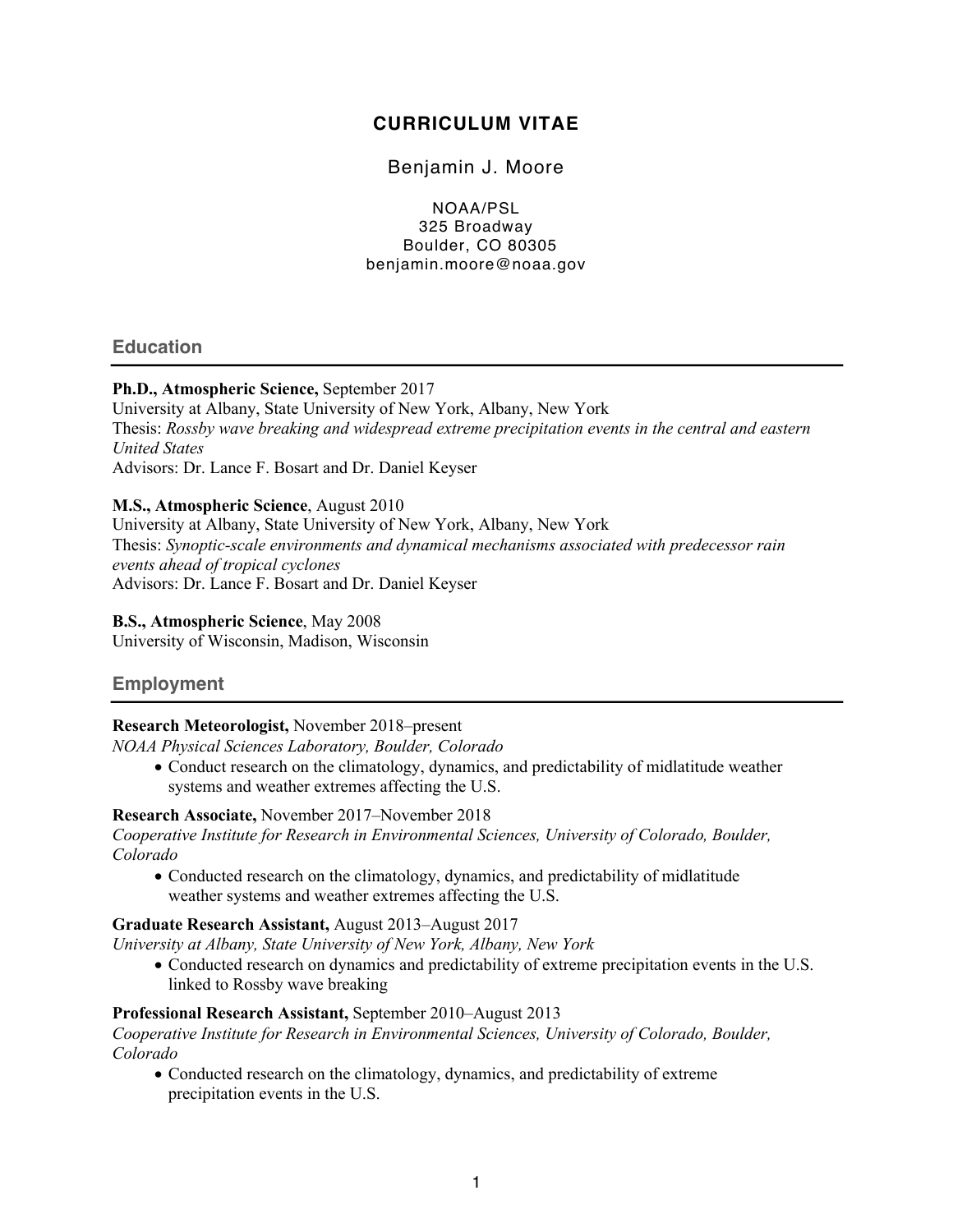## **Graduate Research Assistant,** May 2009–August 2010

*University at Albany, State University of New York, Albany, New York*

• Conducted research on the climatology and dynamics of predecessor rain events associated with landfalling tropical cyclones in the U.S.

#### **Graduate Teaching Assistant,** August 2008−May 2010

*University at Albany, State University of New York, Albany, New York*

• Assisted in instructing undergraduate students on basic concepts in atmospheric science, statistics, and environmental instrumentation.

## **Other professional activities**

#### **Forecasting experiments and field campaigns**

*NOAA Hydrometeorology Testbed Atmospheric Rivers Retrospective Forecasting Experiment,* College Park, Maryland, September 2012

*NOAA Hazardous Weather Testbed Spring Experiment,* Norman, Oklahoma, June 2011

*CalWater field campaign,* California, February–March 2011

*NOAA Weather Prediction Center Winter Weather Experiment,* Camp Springs, Maryland, February 2011

#### **Peer reviewer for journal articles**

- *Atmospheric Chemistry and Physics*
- *Bulletin of the American Meteorological Society*
- *Climate Dynamics*
- *Geophysical Research Letters*
- *Journal of Climate*
- *Journal of Geophysical Research*–*Atmospheres*
- *Journal of Hydrometeorology*
- *Monthly Weather Review*
- *Quarterly Journal of the Royal Meteorological Society*

#### **Professional organization memberships**

American Meteorological Society, 2007–present American Geophysical Union, 2011–present

#### **Publications**

Moore, B. J, A. B. White, D. J. Gottas, and P. J. Neiman, 2020: Extreme precipitation events in northern California during winter 2016–17: Multiscale analysis and climatological perspective. *Mon. Wea. Rev.,*  **148,** 1049–1074.

Moore, B. J, D. Keyser, and L. F. Bosart, 2019: Linkages between extreme precipitation events in the central and eastern U.S. and Rossby wave breaking. *Mon. Wea. Rev.,* **147,** 3327–3349.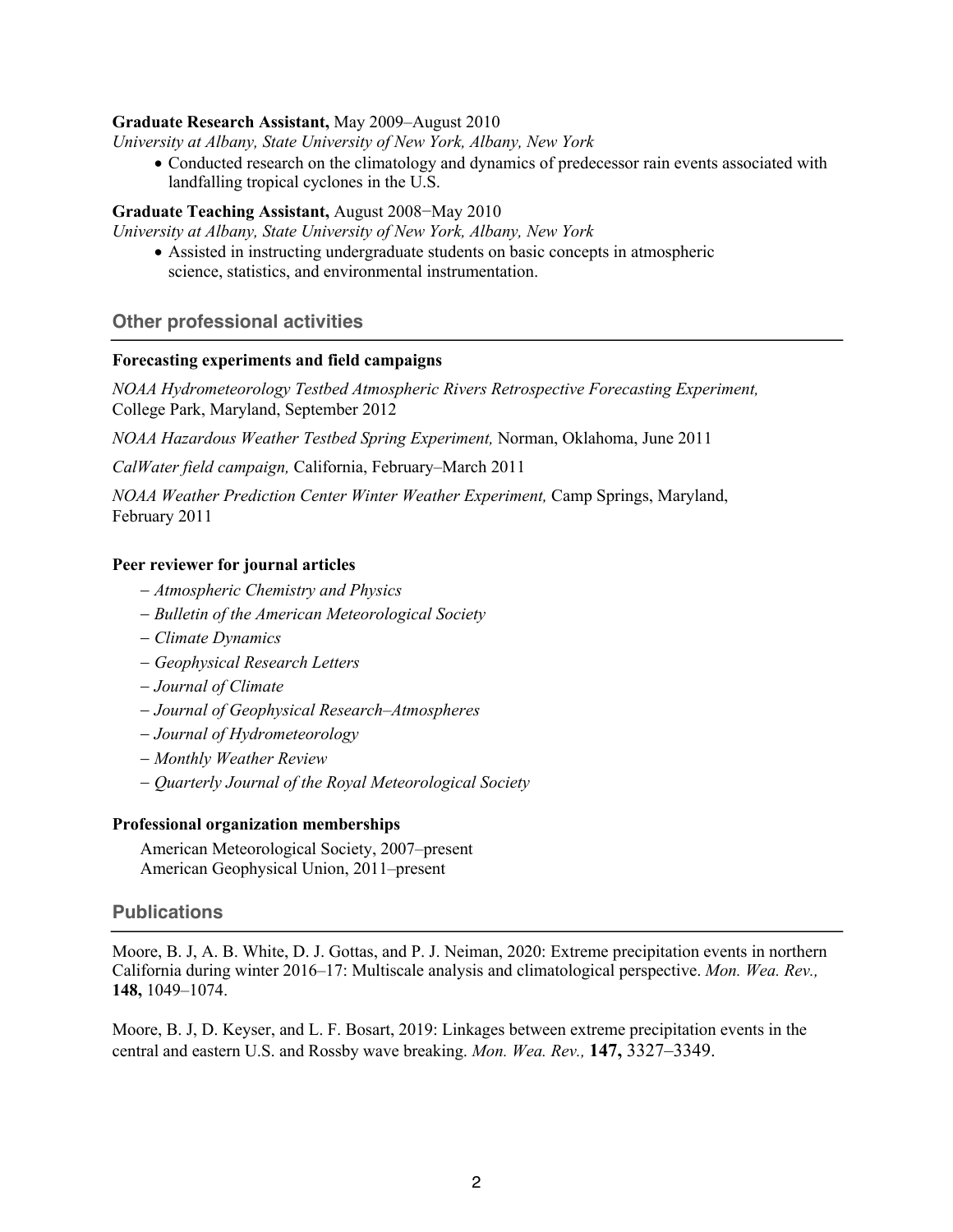White, A. B., B. J. Moore, D. J. Gottas, and P. J. Neiman, 2019: Winter storm conditions leading to excessive runoff above California's Oroville Dam during January and February 2017. *Bull. Am. Meteor. Soc.*, **100**, 55–70.

Bosart, L. F., B. J. Moore, J. M. Cordeira, and H. M. Archambault, 2017: Interactions of North Pacific tropical, midlatitude, and polar disturbances resulting in linked extreme weather events over North America in October 2007. *Mon. Wea. Rev.*, **145,** 1245–1273.

Neiman, P. J., B. J. Moore, A. B. White, G. A. Wick, J. Aikins, D. L. Jackson, J. R. Spackman, and F. M. Ralph, 2016: An airborne and ground-based study of a long-lived and intense atmospheric river with mesoscale frontal waves impacting California during CalWater-2014. *Mon. Wea. Rev.,* **144,** 1115–1144.

Moore, B. J., T. M. Hamill, E. M. Sukovich, T. Workoff, and F. E. Barthold, 2015: The utility of the NOAA reforecast dataset for quantitative precipitation forecasting over the coastal western United States. *J. Operational Meteor.*, **3** (12), 133–144.

Moore, B. J., K. M. Mahoney, E. M. Sukovich, R. Cifelli, and T. M. Hamill, 2015: Climatology and environmental characteristics of extreme precipitation events in the southeastern United States. *Mon. Wea. Rev.,* **143,** 718–741.

Neiman, P. J., G. A. Wick, B. J. Moore, F. M. Ralph, J. R. Spackman, and B. Ward, 2014: An airborne study of an atmospheric river over the subtropical Pacific during WISPAR: Dropsonde budget-box diagnostics, and precipitation impacts in Hawaii and California. *Mon. Wea. Rev.,* **142**, 3199–3223.

Hughes, M., K. M. Mahoney, P. J. Neiman, B. J. Moore, M. Alexander, and F. M. Ralph, 2014: The landfall and inland penetration of a flood-producing atmospheric river in Arizona. Part II: Sensitivity of modeled precipitation to terrain height and atmospheric river orientation. *J. Hydrometeor.,***15**, 1954–1974.

Neiman, P. J., F. M. Ralph, and B. J. Moore, 2014: The regional influence of an intense Sierra barrier jet and landfalling atmospheric river on orographic precipitation in northern California: A case study. *J. Hydrometeor.,***15**, 1419–1439.

Cordeira, J. M., F. M. Ralph, and B. J. Moore, 2013: The development and evolution of two atmospheric rivers in proximity to western North Pacific tropical cyclones in October 2010. *Mon. Wea. Rev.*, **141**, 4234–4255.

Neiman, P. J., M. Hughes, B. J. Moore, F. M. Ralph, and E. M. Sukovich, 2013: Sierra barrier jets, atmospheric rivers, and precipitation characteristics in northern California: A composite perspective based on a network of wind profilers. *Mon. Wea. Rev.*, **141,** 4211–4233.

Moore, B. J., L. F. Bosart, D. Keyser, and M. L. Jurewicz, 2012: Synoptic-scale environments of predecessor rain events occurring east of the Rocky Mountains in association with Atlantic basin tropical cyclones. *Mon. Wea. Rev.*, **141,** 1022–1047.

Kingsmill, D. E., P. J. Neiman, B. J. Moore, M. Hughes, S. E. Yuter, and F. M. Ralph, 2012: Kinematic and thermodynamic structures of Sierra barrier jets and overrunning atmospheric rivers during a landfalling winter storm in northern California. *Mon. Wea. Rev.*, **141,** 2015–2036.